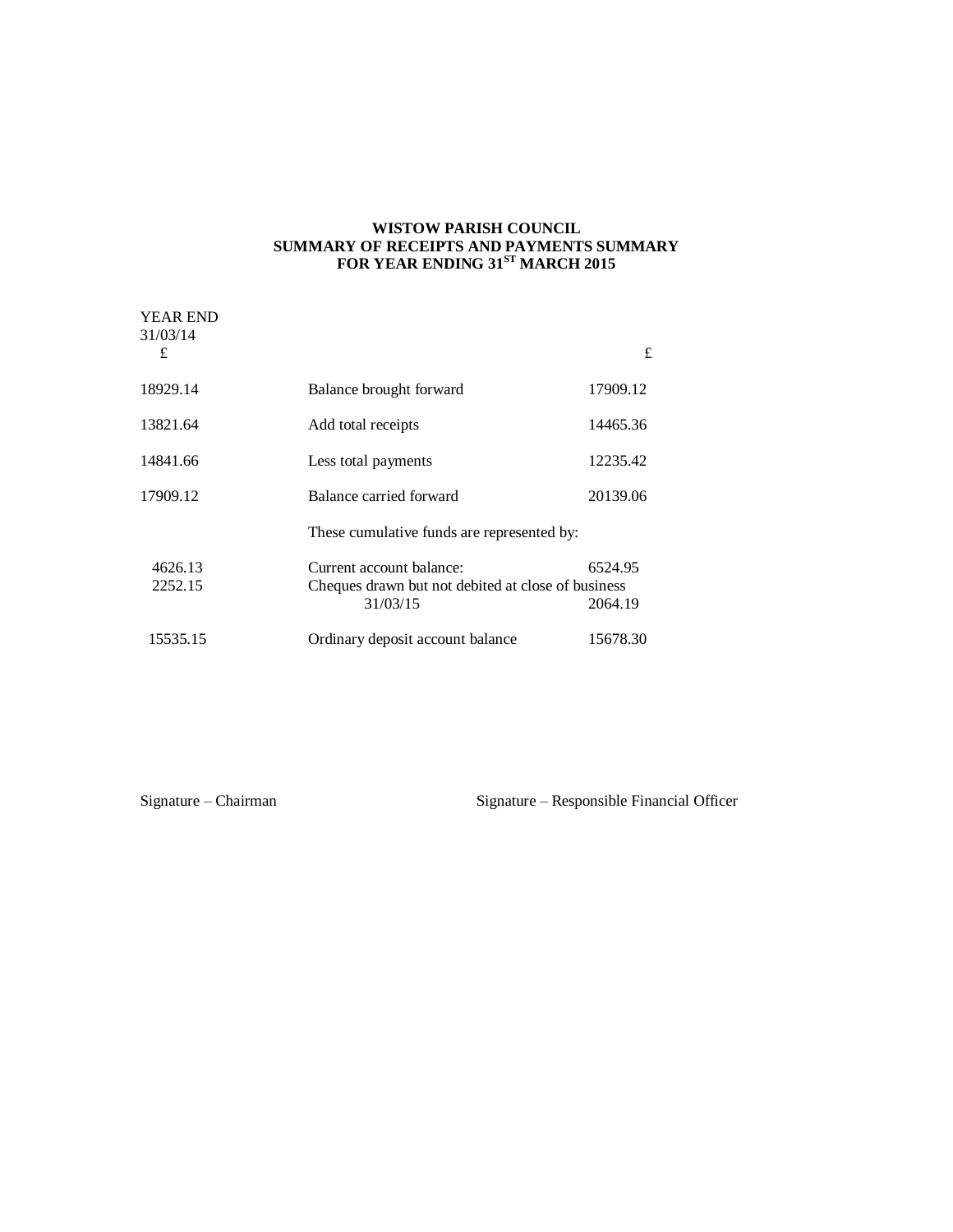# **WISTOW PARISH COUNCIL SUPPORTING STATEMENT TO THE ACCOUNTS FOR THE YEAR ENDING 31ST MARCH 2015**

## **1. Assets**

| A) Movements in the year                                                              |                                  |
|---------------------------------------------------------------------------------------|----------------------------------|
| During the year the following assets were purchased                                   | Cost Price £                     |
| Laptop computer                                                                       | 350.00                           |
|                                                                                       |                                  |
| B) The following assets were disposed of:                                             | Receipt $\pounds$                |
| C) At $31st$ March 2015 assets as follows were held:                                  | Value                            |
| <b>COMMUNITY ASSETS</b>                                                               |                                  |
| Allotment land (16 acres)                                                             | 1.00 Rented to allotment holders |
| OTHER FIXED ASSETS                                                                    |                                  |
| $D0.000$ are attached schedular total value $f110120 \le f$ (not including allements) |                                  |

Please see attached schedule: total value £118129.66 (not including alloments) These assets have been valued at the current insurance value. For the Annual Return we show actual cost of £75683.50.

The basis of valuation of these assets is purchase value with the exception of the allotment land which is valued at the nominal value of £1.00.

## **2. Borrowings**

At the close of business on  $31<sup>st</sup>$  March 2015 no loans to the Council were outstanding.

## **3. Leases (NB Equipment only)**

At  $31<sup>st</sup>$  March 2015 no leases were in operation.

### **4. Debts outstanding**

At 31<sup>st</sup> March 2015 debts of £882.28 were outstanding and due to the Council in respect of VAT refunds, £646.45 in respect of unpaid tax by our payroll provider and £269.60 from HMRC in respect of tax rebate.

Signature – Chairman Signature – Responsible Financial Officer